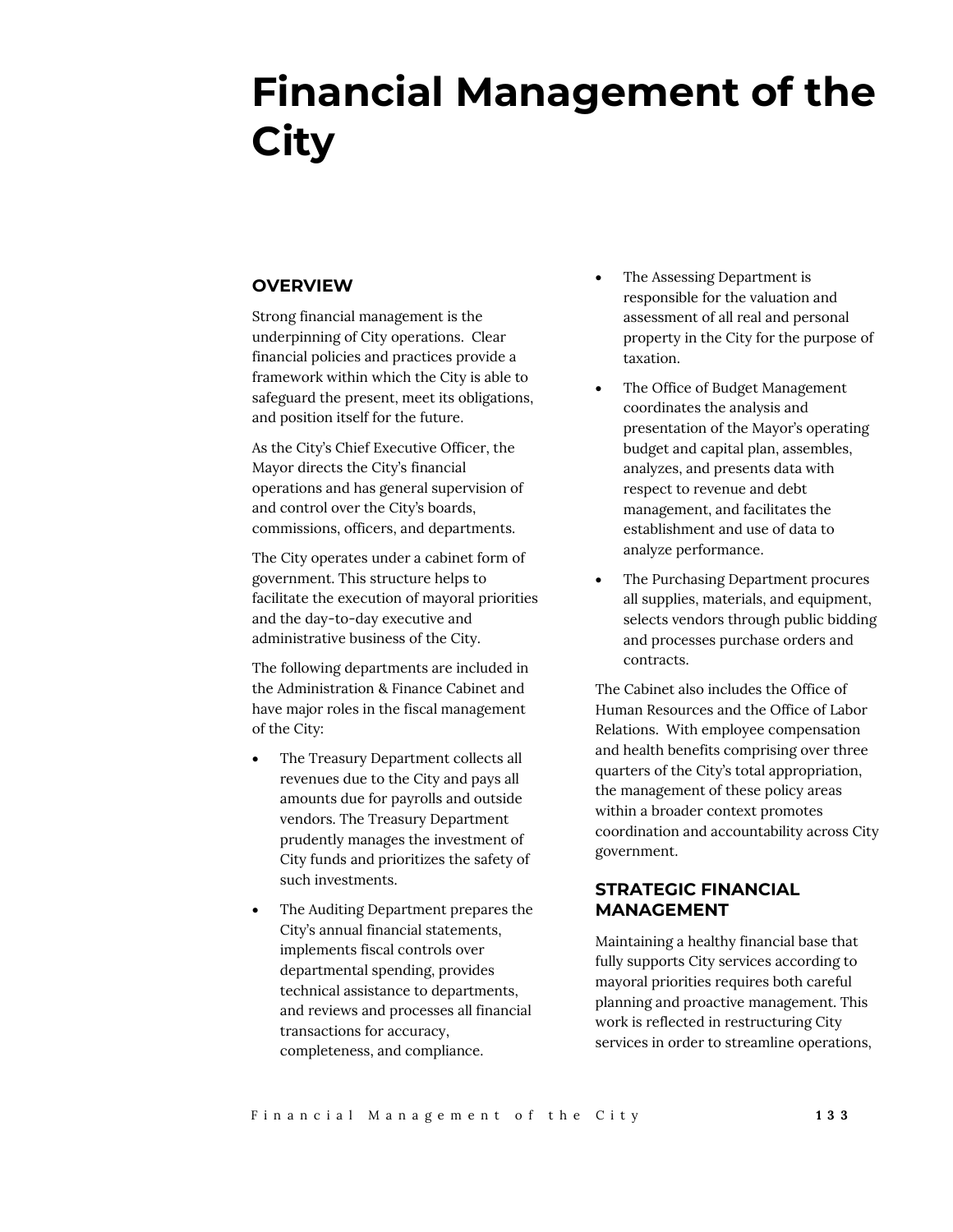gaining improved operational efficiencies from financial management systems, securing sound recurring revenues, and making responsible spending adjustments in light of any revenue growth limitations in order to achieve a balanced budget. Strong financial management provides a framework within which the City is able to safeguard the present and position itself for the future.

## **Balanced Responsible Budgets**

In accordance with state law, the City develops a balanced budget every year. The Massachusetts Department of Revenue (DOR) approves property tax rates during the tax certification process governed under General Laws Chapter 59, Section 23. This approval ensures that all cities and towns have balanced budgets and that tax levies are within the limits set by Proposition 2 ½ (see *Revenue Estimates and Analysis* section of Volume I for detail on Prop. 2 ½). Appropriations, fixed costs, and any prior year deficits along with the approved property tax levy, estimated local revenues, and available prior year surpluses must be in balance in order to obtain DOR authorization to issue property tax bills.

#### **Healthy Credit Profile**

In February 2019, Standard & Poor's and Moody's affirmed their AAA and Aaa bond ratings, respectively, the highest possible to achieve. These ratings reflect Boston's sound fiscal management of a stable financial position and the City's substantial and economically diverse tax base.

This superior credit quality allows the City to borrow new money and refinance existing debt at extremely attractive interest rates. In March 2019, the City sold a par amount of \$145.1 million general obligation bonds which resulted in proceeds of \$170.9 million.

#### **Maximizing Return on Investment**

The City has articulated a vision to make finance a high performing organization in supporting and serving the departments and citizens of Boston. By making daily operations more efficient, using leading business practices, spending more time on value-added activities, improving customer service while maintaining appropriate controls, and engaging the next generation of finance leaders, this City has been at the forefront of municipal finance.

#### **Stable Revenue Base**

Over eighty percent of recurring general fund revenue comes from the property tax and state aid. The continued net decline in state aid, the City's second largest single source of revenue, highlights the risk of relying on any one source of revenue. The City protects and grows its revenue base through the expansion of current revenue sources and the pursuit of diversified revenue sources that fit well with its economic strengths.

The City's tax base has experienced significant growth. Based on assessed values as of January 1, 2017, Fiscal 2018 assessments totaled \$153.9 billion, a 54% increase over Fiscal 2014 assessments.

#### **Multi-Year Budget Plan**

The City develops a financial forecast as part of the yearly budget process. Preparing a multi-year planning horizon provides time for the Administration to make adjustments and/or policy decisions that may be necessary.

## **FINANCIAL POLICIES, PROCEDURES & CONTROLS**

Pursuant to state law mandates and policy initiatives, the City has well-established policies and internal controls to govern its financial operations effectively. These policies and controls are designed to maximize revenue collections, safeguard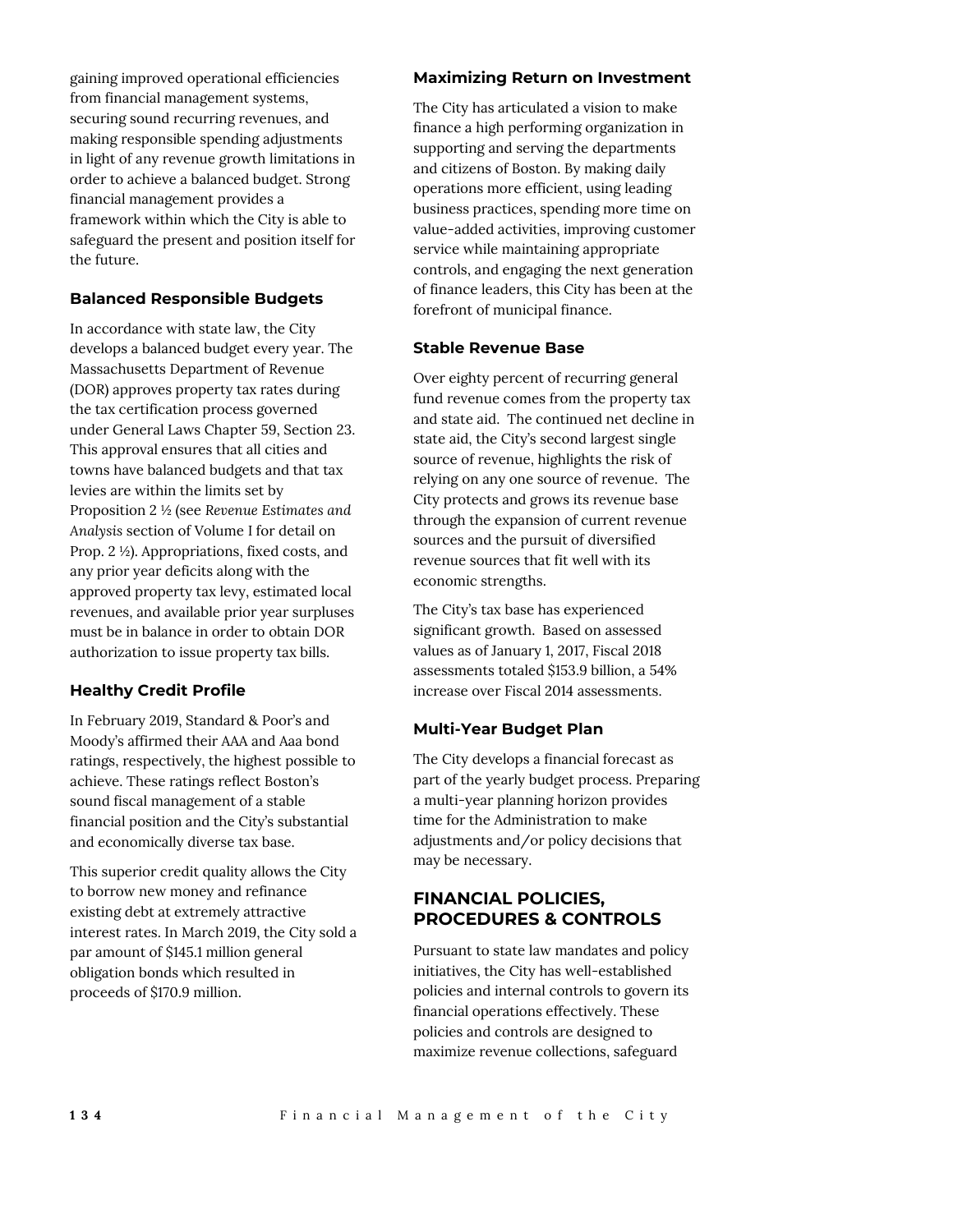assets, monitor both operating and capital spending, evaluate infrastructure needs, and enhance the City's internal control of its business procedures. The major components of the City's system of financial management controls and relevant financial policies are discussed below.

#### **Expenditure Controls**

The City operates under several statutory financial control systems which are summarized in the Statutes and Ordinances section in Volume I. Along with conservative revenue estimates and strong budgetary flexibility, the City is able to maintain a solid financial position. The City monitors spending and all transactions go through a budget-check process prior to procurement. Maintaining tight central expenditure controls allows for critical review of all non-personnel spending as well as the ability to adjust to fiscal changes or trends. Additionally, the Office of Budget Management prepares a monthly variance report, updating all departments expected year-end position using actual information, and maintains continuous dialogue with departments throughout the year.

### **Position Review Committee (PRC)**

The PRC is comprised of the Chief Financial Officer, the Human Resources Director, and the City's Budget Director. In place for over a decade, the committee serves to strictly control and monitor all hiring. In a budget where people and the benefits they carry account for over three quarters of total appropriations, this committee has been instrumental in maximizing City resources.

#### **Debt Management**

The City continually evaluates the potential impact of debt issuance on cash flow, credit, and statutory debt capacity. The Treasury Department manages all City borrowings, focusing on the timing of them in order to take advantage of favorable market conditions. The City's cash flow is

anchored by the quarterly billing of the property tax and the monthly receipt of state aid distributions. Treasury manages this cash flow wisely, obviating the need to borrow for operating purposes. The Treasury Department also ensures adherence to the City's conservative debt policies, including the rapid repayment of debt where at least 40% of overall debt is repaid within 5 years and 70% in 10 years, as well as a 7% ceiling on debt service as a percentage of general fund expenditures. The City imposes a 20% ceiling on variable debt and has no variable debt outstanding at this time. Lease-purchase financing of equipment with a three-to-seven year useful life is used to replace front-line equipment and upgrade technology.

#### **Capital Planning**

A capital planning process aligned with the annual operating budget cycle allows for the regular reassessment of capital needs, the refinement of projections, and the update of the City's rolling five-year capital plan. The City prioritizes capital requests and takes into account the financial requirements and timing of these requests in order to recommend the responsible allocation of resources.

The City primarily funds its capital plan through the issuance of general obligation bonds. The size of the City's bond issue is consistent with the City's financial management policies regarding debt levels, debt service, and rate of debt retirement.

#### **Fund Balance Policy**

The City maintains adequate levels of fund balance to mitigate current and future risks – a generally accepted accounting principles (GAAP) Unassigned Fund Balance in the General Fund that is 15% or higher than the current fiscal year's GAAP General Fund Operating Expenditures, and a Budgetary Unassigned Fund Balance at 10% or higher than Budgetary Operating Expenses.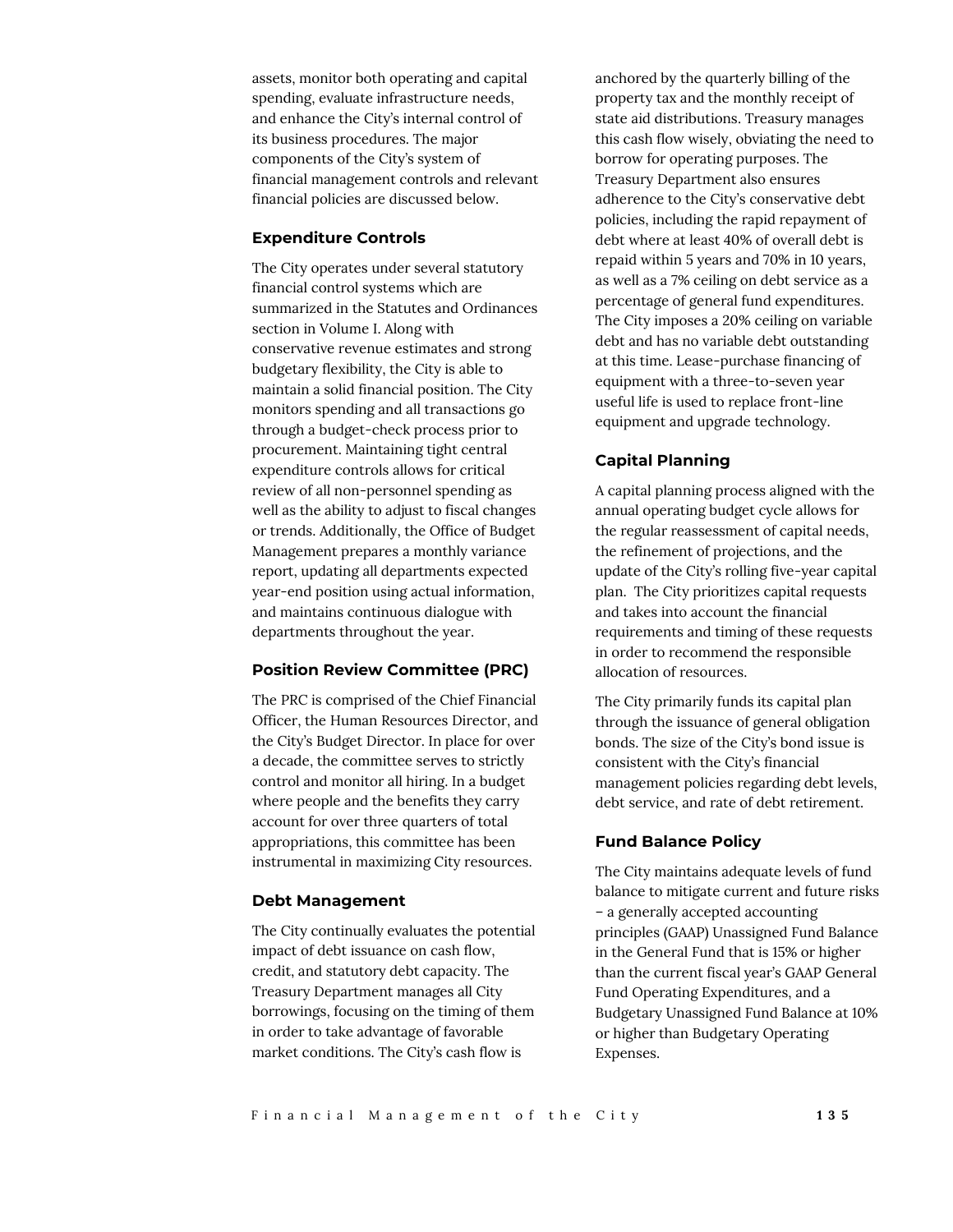#### **Budgetary Fund Balance**

| Date<br>Certified | Annual<br>Amount<br>Certified | Amount<br>Appropriated<br>from<br>Certification* |
|-------------------|-------------------------------|--------------------------------------------------|
| Mar. 2006         | 54.4                          | 11.7                                             |
| Jan. 2007         | 63.1                          | 25.0                                             |
| Apr. 2008         | 110.2                         | 35.0                                             |
| Mar. 2009         | 121.2                         | 45.0                                             |
| Mar. 2010         | 139.0                         | 45.0                                             |
| Mar. 2011         | 117.8                         | 30.0                                             |
| Mar. 2012         | 142.8                         |                                                  |
| Mar. 2013         | 217.3                         | 40.0                                             |
| Mar. 2014         | 185.3                         | 40.0                                             |
| Mar. 2015         | 239.4                         | 40.0                                             |
| Mar. 2016         | 280.0                         | 48.0**                                           |
| Mar. 2017         | 337.8                         | 40.0                                             |
| Mar. 2018         | 346.5                         | 40.0                                             |
| $-1.3 - 7 = -11$  |                               | $\cdot$ $\cdot$ $\cdot$ $\cdot$                  |

\*Not all amounts appropriated were used \*\*Includes \$8 m capital appropriation Notes: (\$millions)

*Table 1*

Budgetary fund balance can be appropriated for use during the fiscal year. Budgetary fund balance is more commonly referred to as "free cash" when used this way. This item is most simply described as the portion of available reserves, generated to a considerable degree by annual operating surpluses, which the City can responsibly appropriate for spending. The appropriation of Budgetary Fund Balance or Free Cash certified by the MA Department of Revenue (DOR) is only considered to offset certain fixed costs (pensions, OPEB) or to fund extraordinary and non-recurring events as determined by the City Auditor.

Prior year certifications and the amount used or appropriated from each certification are in Table 1.

In March 2018, the Director of Accounts certified that the amount of funds available for appropriation ("free cash"), as of July 1, 2017, was \$346.5 million. The FY20 budget assumes the use of \$40 million in Budgetary Fund Balance from this certification. If the

Budgetary Fund Balance is not required to fund expenses it reverts back to the pool of funds eligible to be certified as free cash. Budgetary Fund Balance was not required to be used in FY17 and FY18.

## **Investment Policy**

Investment policies are defined in Chapter 643 of the Acts of 1983 ("The City of Boston Bond and Minibond Procedure Act"), Chapter 107 of the Acts of 1991, and Chapter 44 of the Massachusetts General Laws. The City's policy for the investment of operating funds prioritizes security, liquidity, and yield. Certain limitations placed on the City's investment activities or operational protocols are self-imposed so as to make sound, timely, and safe investment decisions. As a matter of practice, the City tends to limit its investments to repurchase agreements, money markets and certificates of deposit, all of which are collateralized by U.S. Government obligations and are held with a third party.

## **Contracting Procedures**

The Uniform Procurement Act (the UPA), Massachusetts General Laws Chapter 30B, creates uniform procedures for the contracting of services and supplies by all municipalities in the Commonwealth. The City has implemented internal processes to conform its contracting procedures to the requirements of the UPA and utilizes an online eProcurement system to further support these compliance efforts.

### **Tax Collections**

Tax collection remedies as prescribed by statute are utilized when taxes become delinquent. The City's ability to secure its right to foreclose by recording its tax title lien at the Registry of Deeds is the most effective tool available for payment enforcement.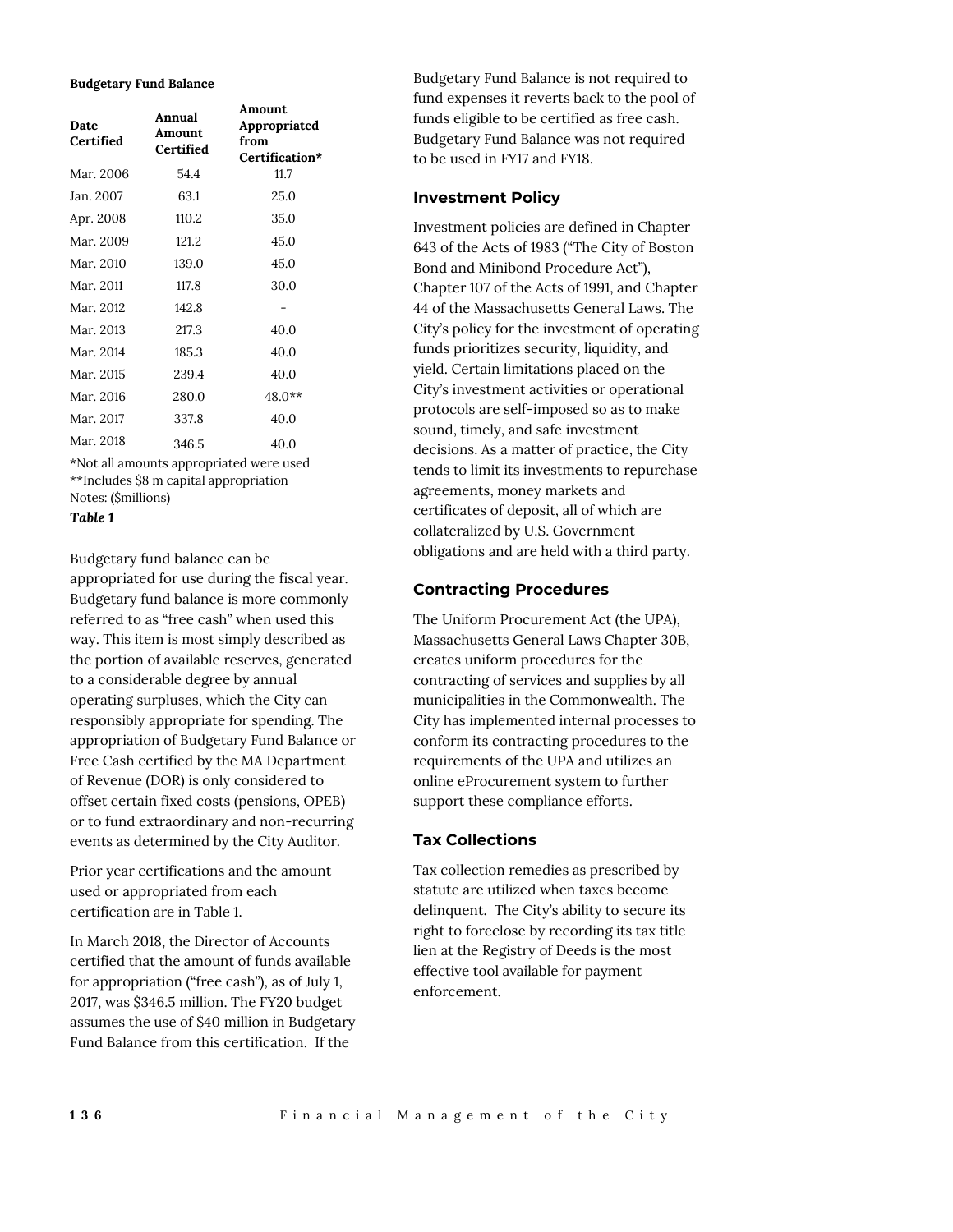The property tax collection rate was 99.3% of the FY18 gross tax levy as of June 30, 2018.

A Taxpayer Referral and Assistance Center provides "one-stop" service on tax-related matters and the City offers an on-line payment option for taxpayer convenience. Parcel-specific information as well as payment history is also available on-line.

#### **Pension Management**

The City's employees are not participants in the federal social security system. Instead, they participate in a contributory defined benefit retirement system that is administered by the Boston Retirement System (BRS), of which the City is the largest member. The BRS provides pension benefits to retired City employees under a state contributory retirement statute and is administered by a Retirement Board comprised of five members: the City Auditor, who serves ex-officio; two individuals elected by members of the system; an individual chosen by the Mayor; and an individual chosen by the other four members or appointed by the Mayor, if a selection is not agreed upon within 30 days of a vacancy.

The BRS performs a full valuation every two years to determine the total system liability and assets and the annual funding requirement for future years.

The City's pension liability is currently 76.92% funded and is on track to reduce the unfunded liability to zero by 2025, fifteen years prior to the legally required funding date of 2040. The BRS hires an investment manager who oversees the various fund managers of all (non-teacher) pension assets.

#### **Other Post-Employment Benefits**

Similar to pensions, employees earn postemployment health care and life insurance benefits (OPEB) over their years of active service, with those benefits being received during retirement. The City, including the Boston Public Health Commission (BPHC), has an unfunded liability for these benefits of \$2.40 billion, as of the most recent independent actuarial valuation on June 30, 2017. The size of this liability is largely influenced by changes to retiree health benefits, the City's annual additional contribution to fund the liability, and the discount rate assumed.

While the City is required by law to make an annual contribution toward reducing its unfunded pension liability, there is no such requirement for retiree health and life insurance benefits. In FY08, the City followed new Governmental Accounting Standards Board (GASB) requirements to identify and disclose this estimated liability, and also began voluntary annual allocations to fund the liability. Annual allocations are retained in an irrevocable Trust Fund, authorized through the City's acceptance of M.G.L. Chapter 32B section 20. As of December 31, 2018, the Fund had a balance of \$557.1 million.

The annual Actuarially Determined Contribution (ADC) for the City to significantly reduce the OPEB liability is projected at \$217.5 million in FY20, as shown in Table 2. \$185.3 million (85%) of this amount will be funded through a combination of pay-as-you-go benefit payments for current retirees, a \$40 million FY20 allocation by the City to the Trust, and an additional \$2.25 million deposit by the BPHC into the Trust.

#### **FY20 Annual Actuarially Determined Contribution (ADC) for OPEB Liability**

| <b>Total ADC</b>           | \$217.5           |         |      |  |  |
|----------------------------|-------------------|---------|------|--|--|
| Projected Benefit          | \$143.0           |         |      |  |  |
| Payments by City           |                   |         |      |  |  |
| Contribution to OPEB       | S <sub>42.3</sub> |         | %ADC |  |  |
| Trust                      |                   |         |      |  |  |
| <b>Total FY20 Payments</b> |                   | \$185.3 | 85%  |  |  |
| <b>Difference</b>          |                   | (S32.3) |      |  |  |
| S in millions              |                   |         |      |  |  |
| Table 2                    |                   |         |      |  |  |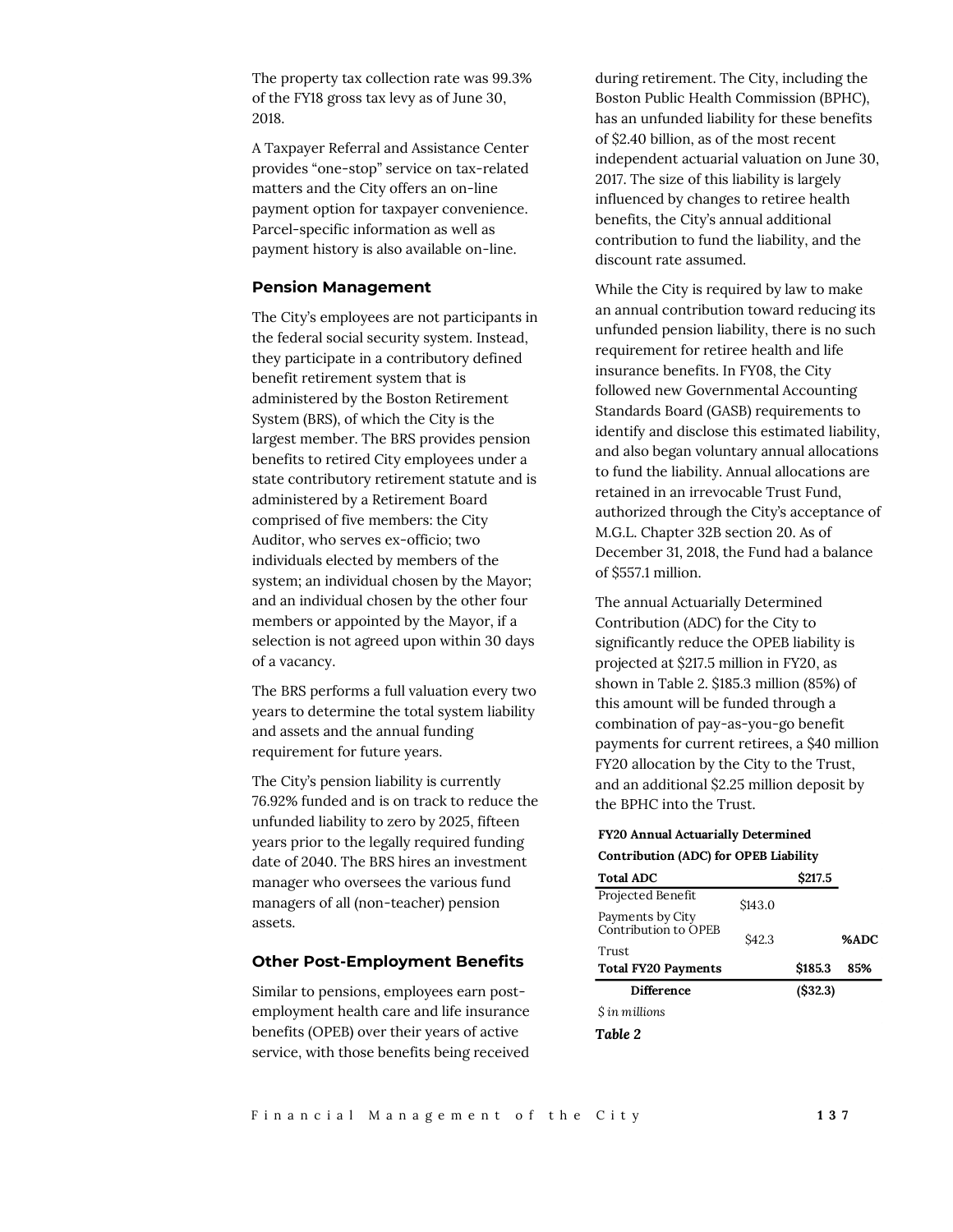As noted above, the City is currently on a schedule that targets reducing its pension liability by 2025, and then plans on redirecting some portion of its annual pension contribution to further reduce the OPEB liability. However, this schedule is illustrative only of the currently expected funding schedule, and actual circumstances will likely vary from current assumptions.

## **Risk Finance**

The City's risk-related costs related to legal liability claims, property losses, workplace injuries, and employee health care are managed by central departments, such as Law and Human Resources, in addition to individual operating departments. The Office of Budget Management's Risk Finance unit works to maximize the effectiveness of these departmental efforts by reviewing cost trends, assisting in improvements, and implementing the City's risk financing strategy.

The City's risk financing strategy budgets for predictable levels of risk-related costs through the general fund, except for selfinsured health care costs which are financed through trust funds established under MGL Ch 32b S. 3A. A catastrophic risk reserve is maintained for unexpected large losses, which allows the City to strategically purchase high deductible commercial insurance for specific exposures and minimum premium.

In addition to specific targeted insurance policies, the City purchases catastrophic property insurance for \$100 million all risk coverage, after a \$10 million deductible. The City partners with FM Global as its property insurer, to take advantage of FM Global's engineering and loss control expertise in improving the resilience of the City's buildings against all types of risk.

#### **Reserve**

As required by law since 1986, the City has maintained a reserve fund equal to 2 1/2% of the preceding year's appropriations for all City departments except the School Department. The fund may be applied to extraordinary and unforeseen expenditures after June 1 in any fiscal year with the approval of the Mayor and the City Council. To date, this budgetary reserve has not been utilized. As of June 30, 2018, the reserve fund had a balance of \$35.2 million.

## **Annual Audit/Management Letters**

The City consistently receives unqualified opinions on the audit of its Basic Financial Statements and the Certificate of Achievement for Excellence in Financial Reporting from the Government Finance Officers Association for its Comprehensive Annual Financial Report. The City's independent auditors also deliver a yearly management letter containing comments and recommendations on internal financial controls.

## **Financial Accounting Systems**

The Boston Administrative Information System (BAIS), an integrated financial and human resources management system, supports financial management and improves operational efficiency. These systems support the rigorous monitoring and reporting requirements enforced by the City.

## **FINANCIAL MANAGEMENT PROGRAMS**

## **Performance Management and Program Evaluation**

Boston About Results ("BAR") is the City's performance management and evaluation program. BAR aims to create a sustainable and reliable performance management system which captures the core functions of City departments and citywide strategic goals, assists in the decision-making process, identifies areas of improvement, and effectively communicates performance results to a broad range of stakeholders.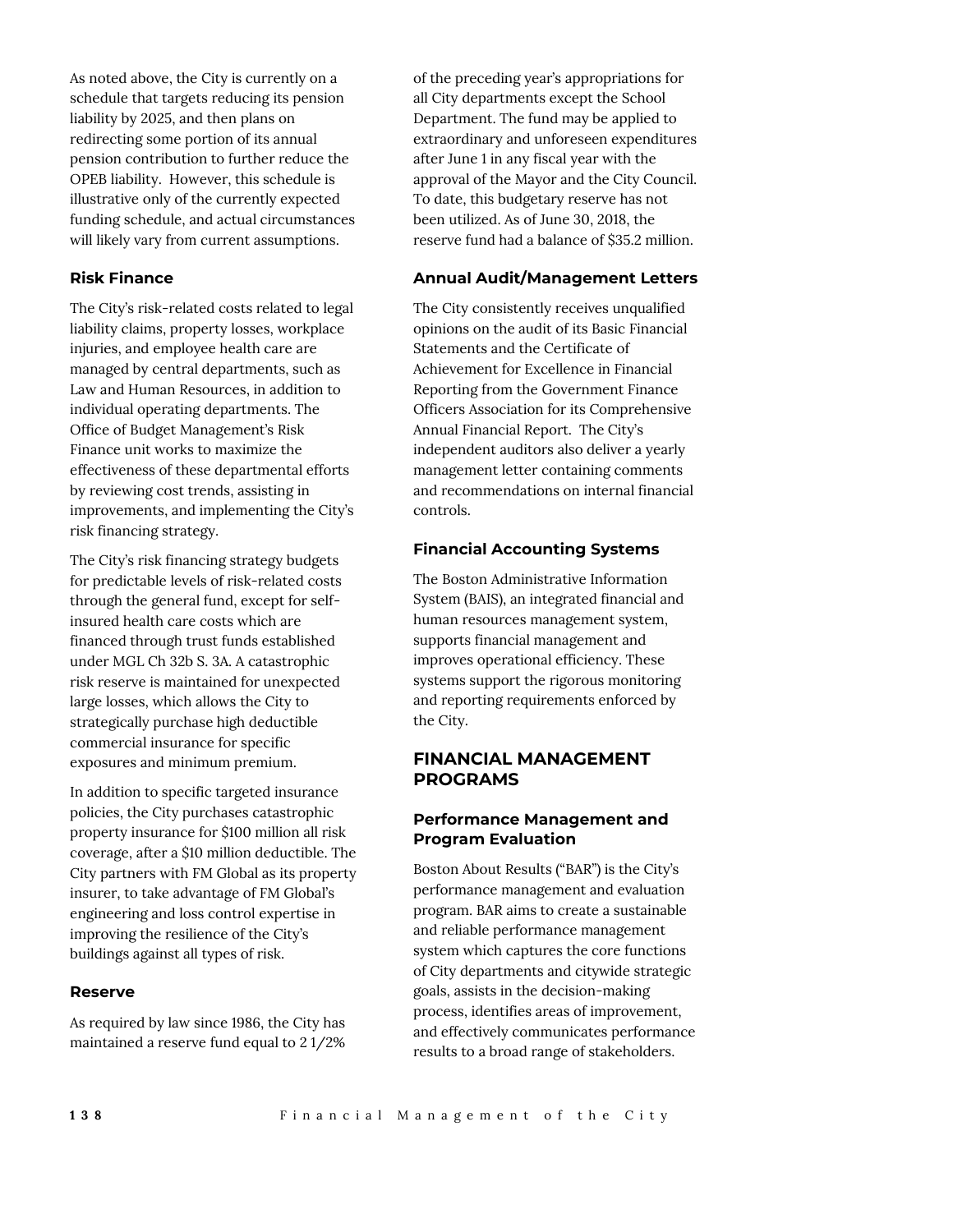Using performance management as its foundation, BAR encourages organizational changes and operational improvements that increase the effectiveness and productivity of City departments. The program does this by providing reliable, objective, and independent information and reports to City managers about department performance and operations.

#### **Operational Reviews**

The City systematically engages in independent operational reviews and other planning efforts aimed at making government more efficient in order to address areas needing renewed attention.

### **Energy Management**

An Energy Management Unit develops design standards and implements measures that enhance the energy efficiency of the City's new construction and capital improvement projects.

- The conversion of street lights to newer fixtures using Light Emitting Diode ("LED") technology has achieved significant operational savings.
- In FY19, the City began implementing improvements which will result in utility cost savings for City facilities, under an initiative entitled "Renew Boston Trust." This first phase will be completed in FY20. The City plans to finance the program with general obligation bonds with debt service expected to be offset by the long-term energy savings guaranteed by the ESCO.

## **AUDITING & BUDGETING PRACTICES**

The City prepares its comprehensive financial reports in accordance with

generally accepted accounting principles (GAAP). However, accounting practices established by the Commonwealth's Department of Revenue, the so-called "budgetary basis" which is a modified accrual method of accounting, is used in the annual general fund budget and property tax certification process. Budgetary basis departs from GAAP in the following ways:

(a) Real and personal property taxes are recorded as revenue when levied (budgetary), as opposed to when susceptible to accrual (GAAP).

(b) Encumbrances and continuing appropriations are recorded as the equivalent of expenditures (budgetary), as opposed to a reservation of fund balance (GAAP).

(c) Certain activities and transactions are presented as components of the general fund (budgetary), rather than as separate funds (GAAP).

(d) Prior years' deficits and utilized available funds from prior years' surpluses are recorded as expenditure and revenue items (budgetary), but have no effect on GAAP expenditures and revenues.

In addition, there are certain differences in classifications between revenues, expenditures and transfers. The reconciliation in Table 3 summarizes the differences between budgetary and GAAP basis accounting principles for the year ended June 30, 2018.

Table 4 shows a Statement of Revenues & Expenses and Changes in Fund Balance for FY17 & FY18 (actual) – FY19 (budgeted).

Financial statements for the fiscal year ended June 30, 2019 are expected to be available in late fall.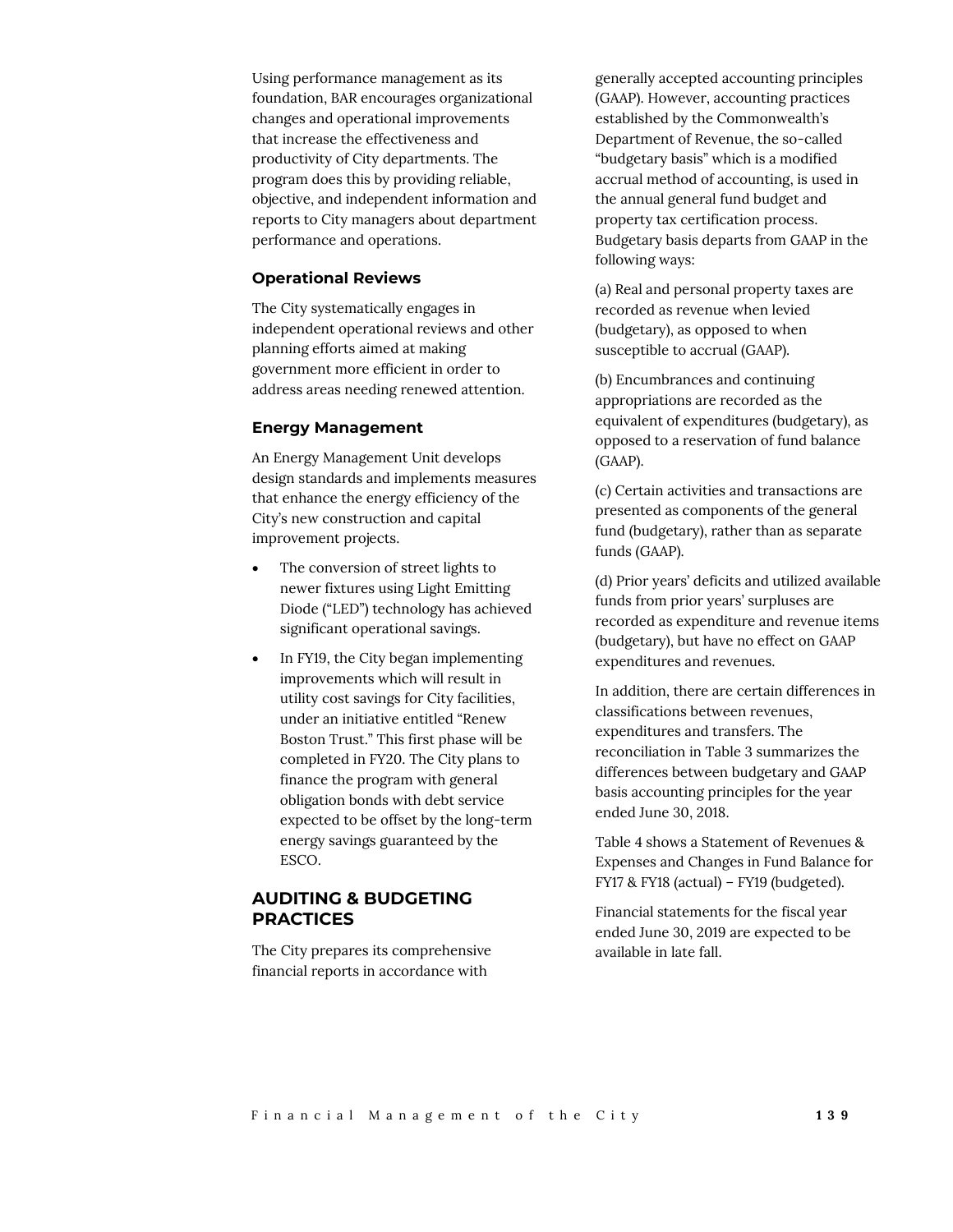## **Adjustments Between Budgetary Basis and**

## **GAAP Basis of Accounting for FY18**

|                                    | (in thousands) |              |           |                 |
|------------------------------------|----------------|--------------|-----------|-----------------|
|                                    |                |              |           | <b>Excess</b>   |
|                                    |                |              | Other     | (Deficiency) of |
|                                    |                |              | Financing | Revenue and     |
|                                    |                |              | Sources,  | Other Financing |
|                                    | Revenue        | Expenditures | Net       | Sources         |
|                                    |                |              |           |                 |
| As reported on a budgetary basis   | 3,213,292      | 3,192,104    |           | 21,188          |
| Adjustments:                       |                |              |           |                 |
| Revenues to modified accrual basis | 27,589         |              |           | 27,589          |
| Expenditures, encumbrances and     |                |              |           |                 |
| accruals, net                      |                | (47, 989)    |           | 47,989          |
| On-behalf contribution for         |                |              |           |                 |
| teachers pension                   | 131,297        | 131,297      |           |                 |
| Reclassifications:                 |                |              |           |                 |
| Other transfers                    |                | (1, 455)     | 1,455     |                 |
| As reported on a GAAP basis        | 3,372,178      | 3,273,957    | 1,455     | 96,766          |
| Table 3                            |                |              |           |                 |

**1 4 0** F i n a n c i a l M a n a g e m e n t o f t h e C i t y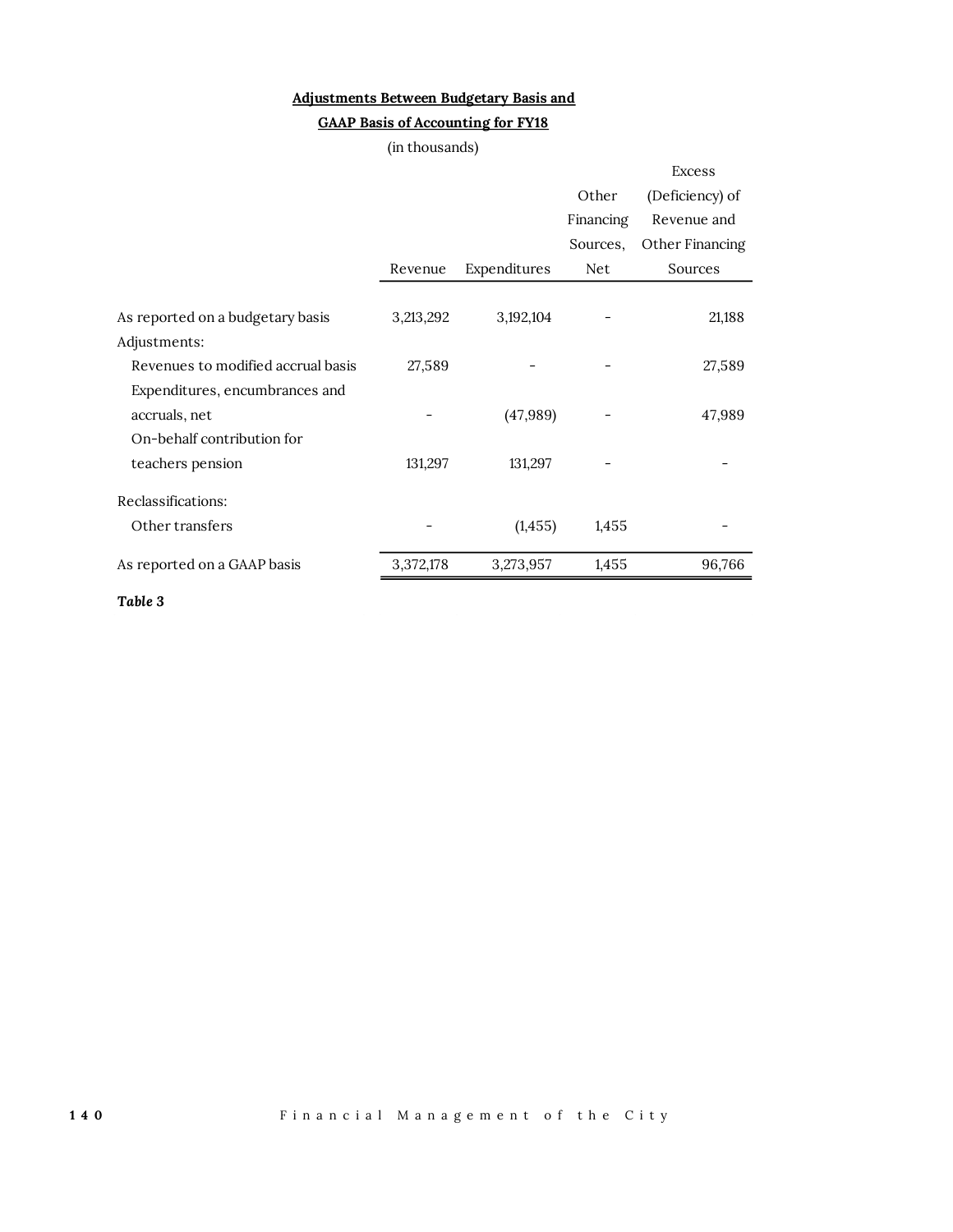## **ADJUSTMENTS BETWEEN BUDGET GAAP BASIS**

**Statement of Revenues, Expenditures, and Changes in Fund Balances General Fund**

*(in thousands) Years ended June 30 2017 and 2018 (Actual), and 2019 (Budgeted)*

|                                     | 2019         | 2018             | <u>2017</u>      |
|-------------------------------------|--------------|------------------|------------------|
| <b>Revenues:</b>                    |              |                  |                  |
| Real and personal property taxes    | 2,316,648    | 2,221,877        | 2,079,693        |
| Excises                             | 201,290      | 243,581          | 212,797          |
| Payments in lieu of taxes           | 63,016       | 84,940           | 80,501           |
| Fines                               | 68,745       | 63,206           | 63,046           |
| Investment income                   | 5,000        | 15,390           | 2,329            |
| Licenses and permits                | 66,260       | 74,144           | 84,470           |
| Departmental and other              | 69,041       | 98,287           | 87,985           |
| Intergovernmental                   | 446,950      | 570,753          | 554,661          |
| <b>Total revenues</b>               | 3,236,951    | 3,372,178        | 3,165,482        |
| <b>Expenditures:</b>                |              |                  |                  |
| Current:                            |              |                  |                  |
| General government                  | 132,261      | 90,076           | 85,855           |
| Human services                      | 35,721       | 35,023           | 31,422           |
| Public safety                       | 719,514      | 689,929          | 643,100          |
| Public works                        | 115,001      | 111,772          | 106,059          |
| Property and development            | 41,829       | 39,022           | 42,460           |
| Parks and recreation                | 26,508       | 25,285           | 23,447           |
| Library                             | 36,846       | 36,025           | 35,791           |
| Schools                             | 1,113,279    | 1,087,192        | 1,048,987        |
| Public health programs              | 85,889       | 81,129           | 77,754           |
| Judgements and claims               | 5,000        | 7,693            | 3,766            |
| Retirement costs                    | 246,285      | 356,251          | 347,402          |
| Other employee benefits             | 275,420      | 261,377          | 247,965          |
| State and district assessments      | 292,097      | 267,205          | 244,320          |
| <b>Total Current Expenditures</b>   | 3,125,650    | 3,087,979        | 2,938,328        |
| Capital outlays                     | $\mathbf{0}$ | 9,738            | 10,283           |
| Debt Service                        | 189,751      | 176,240          | 171,131          |
| <b>Total Expenditures</b>           | 3,315,401    | 3,273,957        | 3,119,742        |
| Excess(deficiency) of revenues over | (78, 450)    | 98,221           | 45,740           |
| expenditures                        |              |                  |                  |
| Other financing sources (uses):     |              |                  |                  |
| Transfers in                        | 78,450       | $\boldsymbol{0}$ | $\boldsymbol{0}$ |
| Transfers out                       | (1, 455)     | (1, 455)         | (9, 455)         |
| Total other financing sources       | 76,995       | (1, 455)         | (9, 455)         |
| Net change in fund balance          | (1, 455)     | 96,766           | 36,285           |
| Fund balance - beginning            | 1,082,054    | 985,288          | 949,003          |
| Fund balance - ending               | 1,080,599    | 1,082,054        | 985,288          |

Financial Management of the City **141**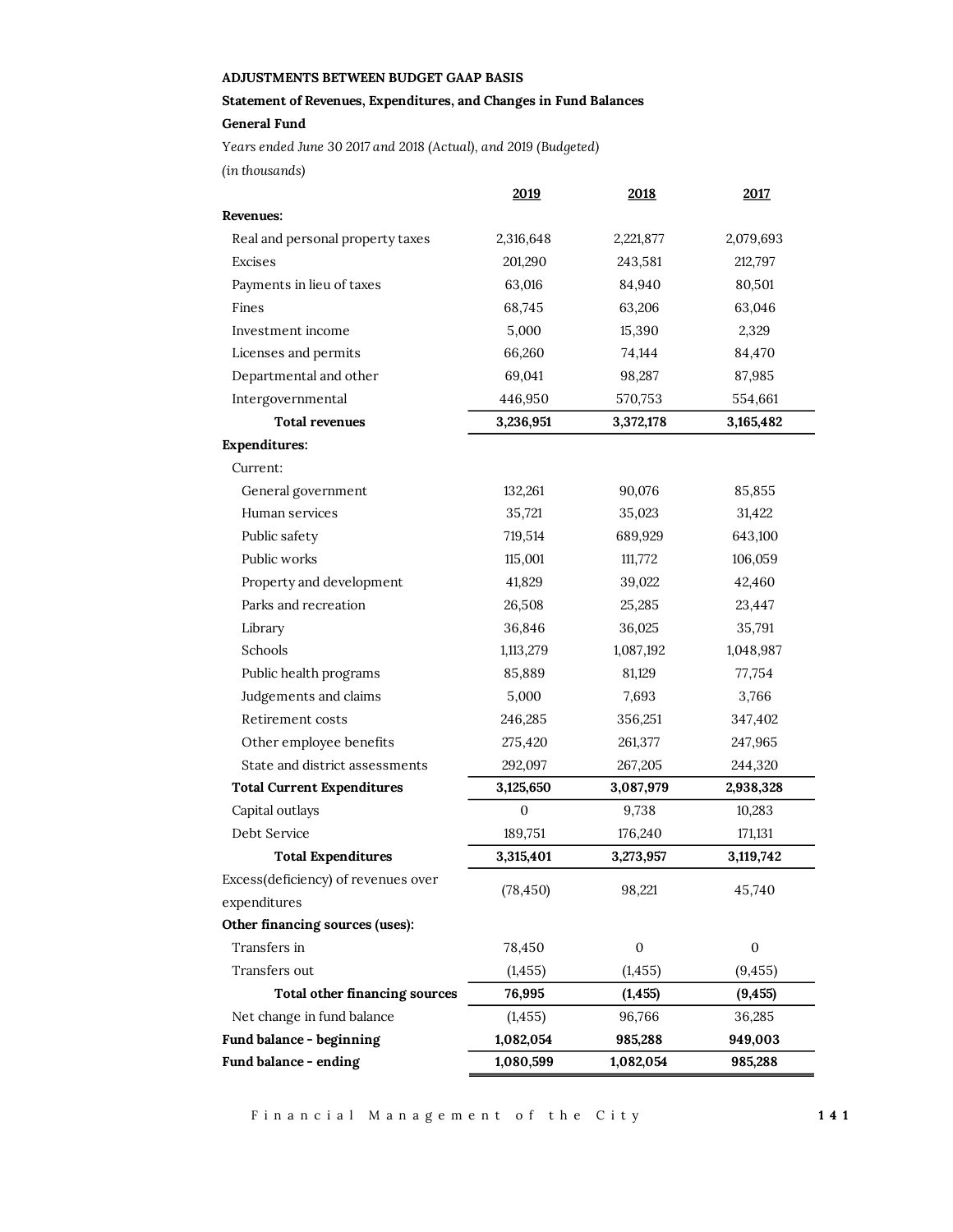## **FUND STRUCTURE AND USE**

The accounts of the City are organized on a fund basis. Each fund is considered to be a separate accounting entity and complies with finance-related legal requirements. All of the funds of the City can be divided into three categories: Governmental Funds, Proprietary Funds, and Fiduciary Funds.

The City has four governmental funds - the General Fund, Special Revenue Fund, Capital Projects Fund and all non-major governmental funds in an "Other" category. The General Fund is the only fund for which a budget is legally adopted and is used to account for all revenues, expenditures, and other financial resources except those required to be accounted for in other funds.

The Special Revenue Fund accounts for proceeds that are legally restricted for specific purposes. This fund accounts for federal and state grants and also money that has been set aside by state statute and can be used to support the City's general fund operations.

The Capital Projects Fund accounts for financial resources, primarily from the issuance of bonds, used for the acquisition or construction of major capital facilities.

The Proprietary Funds are used to show activities that operate more like those of commercial enterprises. The City's only proprietary is its Internal Service Fund, which accounts for the City's self-insurance for health benefits.

Fiduciary Funds are used to account for resources held for the benefit of parties outside City government and are not available to support the City's own programs. The City's fiduciary funds are the Pension Trust Fund, the Other Post-Employment Benefits (OPEB) Liability Trust Fund, as well as Private Purpose Trust Funds.

The City's operating and capital budgets are also supported by available governmental funds transferred and appropriated from other available funds. The City may appropriate yearly parking meter revenues (Special Revenue Fund) to support the Transportation Department and to support transportation capital projects and cemetery trust monies (Other Governmental Funds) to support the City's maintenance of its public cemeteries.

These tables provide a history as well as projected changes in fund balances for the available funds used to support the City's operating budget.

The table at the end of this chapter shows the appropriations that make up the City's FY20 budget.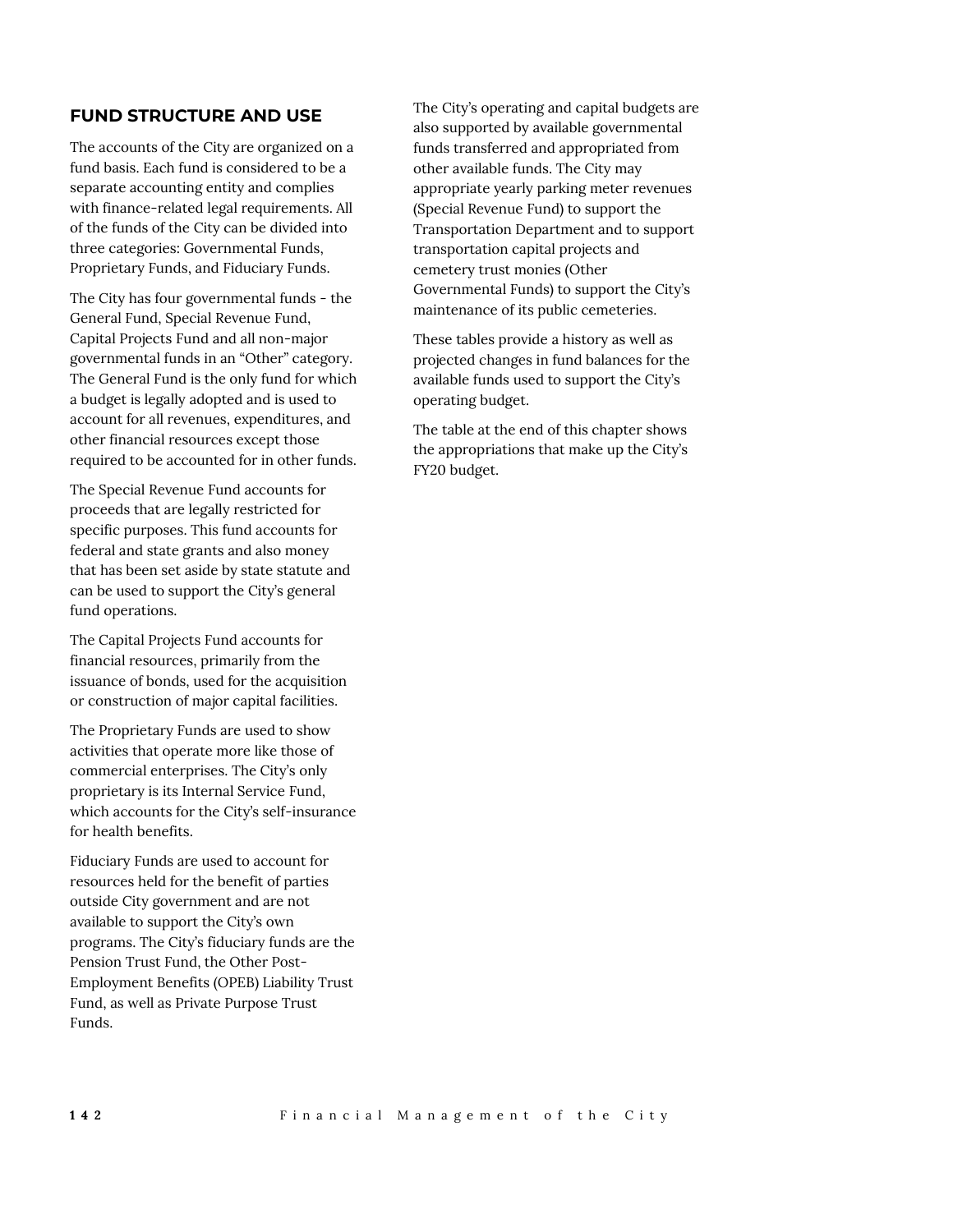#### **Parking Meter Fund**

| Fiscal      | Beginning      |                  |                 | Ending         |
|-------------|----------------|------------------|-----------------|----------------|
| Year        | Year           | <b>Funds Out</b> | <b>Funds</b> In | Year           |
|             | <b>Balance</b> |                  |                 | <b>Balance</b> |
| FY12        | 59.091         |                  | 16.560          | 75.651         |
| FY13        | 75.651         |                  | 15.514          | 91.165         |
| FY14        | 91.165         |                  | 15.547          | 106.712        |
| <b>FY15</b> | 106.712        | (5.343)          | 1.028           | 102.397        |
| FY16        | 102.397        | (6.500)          | 14.397          | 110.294        |
| <b>FY17</b> | 110.294        | (15.000)         | 26.491          | 121.785        |
| FY18        | 121.785        | (46.385)         | 24.790          | 100.190        |
| *FY19       | 100.190        | (76.303)         | 24.000          | 47.887         |
| $*$ FY20    | 47.887         | (60.300)         | 29.000          | 16.587         |

Notes: (\$millions), \*projected

Funds Out in FY16-FY20 includes capital expenditures

## **Cemetery Trust Fund**

| Fiscal      | Beginning      |                  |          | Ending         |
|-------------|----------------|------------------|----------|----------------|
| Year        | Year           | <b>Funds Out</b> | Funds In | Year           |
|             | <b>Balance</b> |                  |          | <b>Balance</b> |
| <b>FY12</b> | 7.293          | (1.152)          | 0.000    | 6.141          |
| FY13        | 6.141          |                  | 2.260    | 8.401          |
| FY14        | 8.401          |                  | 1.088    | 9.489          |
| <b>FY15</b> | 9.489          |                  | 1.077    | 10.566         |
| FY16        | 10.566         |                  | 0.433    | 10.999         |
| <b>FY17</b> | 10.999         | (0.631)          | 2.449    | 12.817         |
| FY18        | 12.817         | (0.164)          | 1.534    | 14.187         |
| *FY19       | 14.187         | (0.950)          | 1.000    | 14.237         |
| $*$ FY20    | 14.237         | (0.950)          | 1.000    | 14.287         |

Notes: (\$millions), \*projected,

\*\*Includes investment return

## **Surplus Property Disposition Fund**

| Fiscal      | Beginning      |           |          | Ending         |
|-------------|----------------|-----------|----------|----------------|
|             | Year           | Funds Out | Funds In | Year           |
| Year        | <b>Balance</b> |           |          | <b>Balance</b> |
| FY12        | 25.080         | 0.000     | 1.291    | 26.371         |
| FY13        | 26.371         | (22.120)  | 5.057    | 9.307          |
| FY14        | 9.307          | 0.000     | 0.550    | 9.857          |
| <b>FY15</b> | 9.857          | (5.250)   | 10.678   | 15.285         |
| FY16        | 15 285         | 0.000     | 1742     | 17.027         |
| <b>FY17</b> | 17.027         | 0.000     | 4.008    | 21.034         |
| FY18        | 21.034         | 0.000     | 8.708    | 29.742         |
| $*$ FY19    | 29.742         | (105.400) | 105.400  | 29.742         |
| $*$ FY20    | 29 742         | 0.000     | 1145     | 30.887         |

Notes: (\$millions), \*projected

F i n a n c i a l M a n a g e m e n t o f t h e C i t y **1 4 3**

 $\mathcal{L}^{\text{eff}}$ 

 $\mathcal{L}^{\text{max}}_{\text{max}}$  and  $\mathcal{L}^{\text{max}}_{\text{max}}$